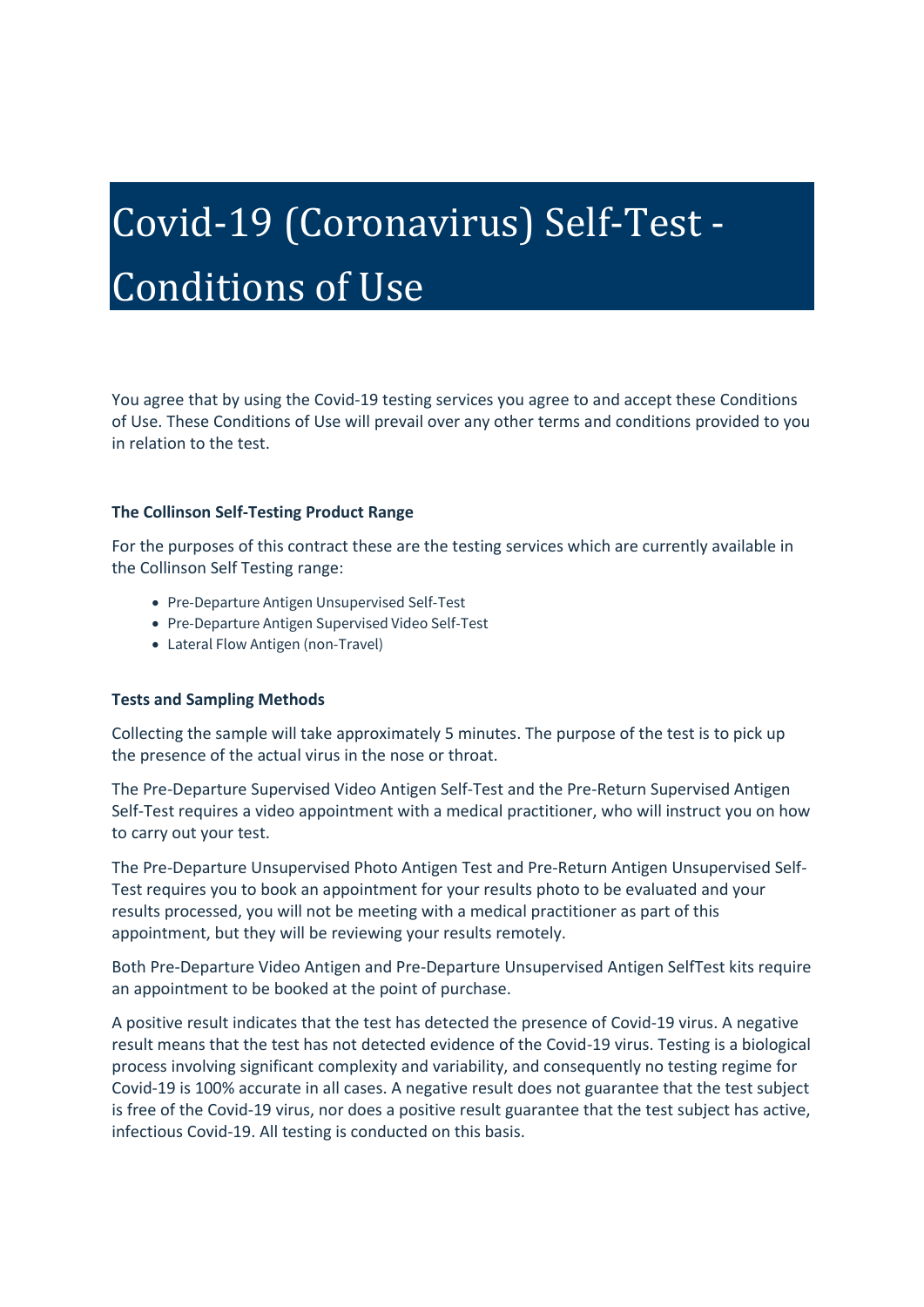Please note that Lateral Flow Antigen (non-Travel) Test kit does not require you to share your result with us and you will not be issued a certificate.

Test results for Pre-Departure Tests and any comments given by us are for information only. They are not a clinical diagnosis. They are not a replacement for a full and proper medical investigation and/or a doctor's advice. Our comments are based solely on the results in relation to what are considered normal ranges in the general population. If you have any concerns at all regarding any aspect of your health or your test results you should discuss them directly with your GP or a doctor. Based on the results of your test(s) we may advise that you purchase a follow-up test or that you see your GP for further investigation or both.

You agree that you are solely responsible for acting on such guidance, we accept no liability if you choose not to do so. Third Party Test Certificates Collinson test results are issued in a standard format. Where customers are able to request issuance to an alternative third-party certificate standard (for example "CommonPass©"), the following terms and conditions apply: Third-party certificates can be provided either to you directly or to nominated third parties if requested as part of the booking process upon the appropriate consent being provided through the acceptance of our Privacy Notice. This service is subject to technical and staff availability. Collinson assumes no liability for the use of Third Party Test Certificates or their acceptance for any intended purpose. TEST BOOKINGS In order to purchase a Self-Test Kit you must register and book online at <https://collinsonselftest.com/> and select the relevant test type you require.

Please note that a separate registration and a unique email addresses will be required for each Test Kit purchased. The service is subject to laboratory capacity, postal services, specially trained staff and stock availability. The individual registering Test Kits onbehalf of others must have required prior consent of all parties or their parent/guardian to do so and for test results to be sent to the nominated email address.

#### **Appointment amendments**

Amendments to Self-Test appointments are strictly subject to availability and test operating hours. Bookings are non-transferrable; any permitted amendments can only be made for the original individuals under the booking. No name changes are permitted.

For the avoidance of doubt, changes to the test type or test package booked cannot be made; such changes require a new booking.

#### **Cancellation, Returns and Refunds of Self Testing kits**

We are unable to cancel or refund our Self-Test Kits as these are sealed medical kits which are dispatched at the point of purchase. They are therefore non-returnable and non-refundable due to the healthcare nature of testing products.

Use of Vouchers and Discount Codes Voucher and discount codes are subject to availability and cannot be used in conjunction with any other offer. We reserve the right to withdraw the offer at any time. We do not guarantee that vouchers and discount codes will operate to successfully apply a discount, no liability in any form whatsoever is accepted in the event that they do not. In the event of an error in a discount or voucher being applied we do not accept any liability, but in such an event please contact.

#### **Use of Testing**

We offer these tests as a possible way of satisfying the differing requirements of various countries for negative Covid-19 test results prior to travelling to their territories, and also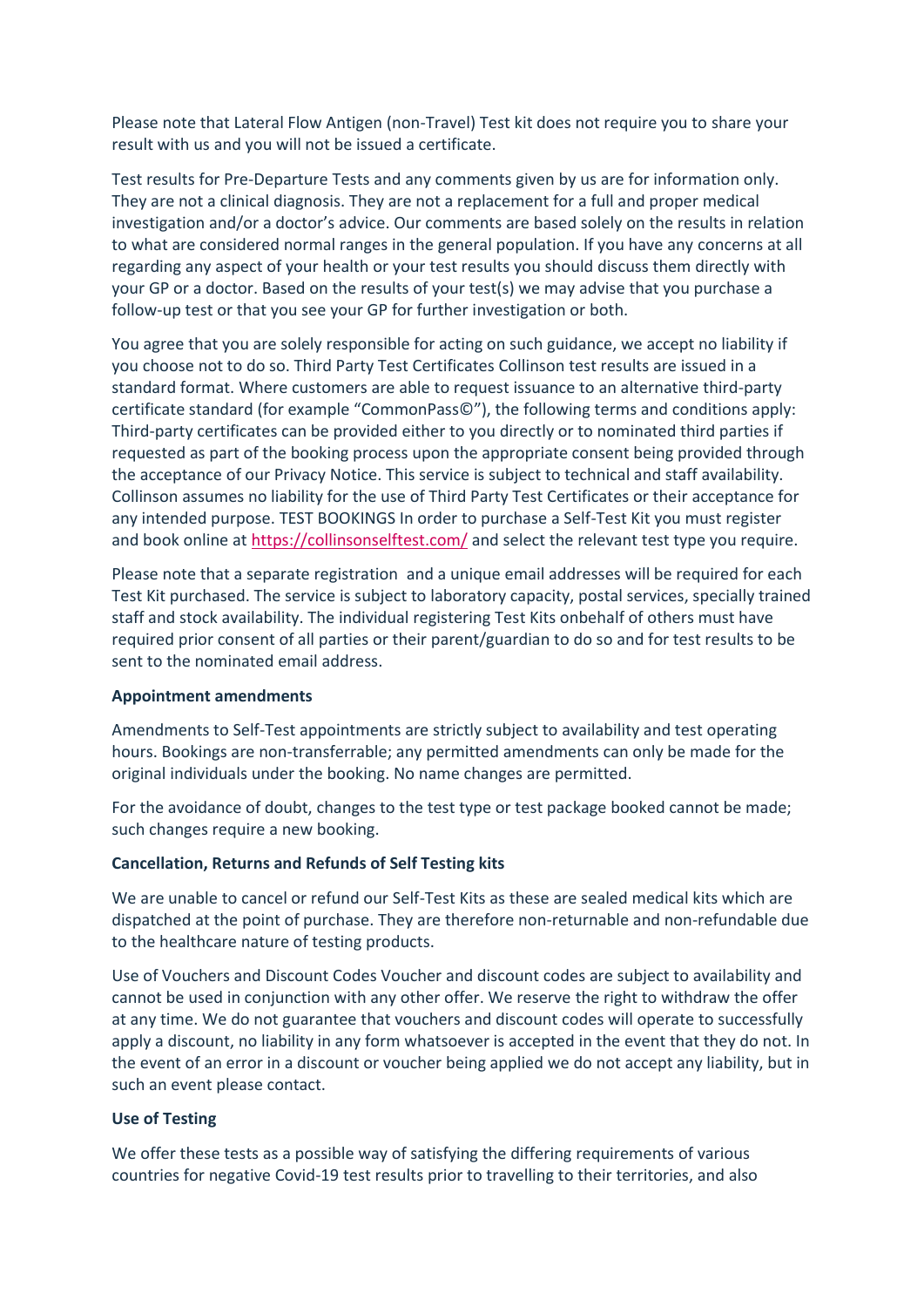Mandatory Testing requirements for Inbound Travel to the UK . However, please note you are solely responsible for determining that the test you are taking is suitable for your particular requirements, including whether any particular test satisfies the standards you are seeking to meet (whether for entry into any particular international destination, to comply with UK legislation.

We or our partner laboratory may be legally required to share certain information with UK Health Security Agency, or other governmental organisations, in relation to your test, including and not limited to: personal information (e.g. name and date of birth); the result, whether negative or positive; and confirmation that the sample is one that the laboratory has tested for us. This information may be used as part of any Test and Trace service being operated by the government in your jurisdiction.

Please find a link to our [privacy notice](https://www.collinsongroup.com/-/media/CG/Privacy%20Notice%20-%20Covid%20Testing%20Consumer%20Help%20Page%2003052022) here. By purchasing a Self-Test Kit you accept the terms of this privacy notice.

We are not able to offer test kits to anyone under the age of 16 unless for children aged 12-15 the registration process is completed by their legal guardian, written consent is provided, and a responsible adult attends the video appointment. For children aged 11 years old and under the registration process must be completed by their legal guardian, written consent must be provided, and the legal guardian must attend the appointment. We are also not able to sell Self-Test Kits on a Collinson Testing site in the following circumstances, however kits may be purchased online.

• If have had a positive test for Covid-19 or developed any of the symptoms of Covid-19 within 10 days prior to their appointment. Symptoms include: a new, continuous cough; a fever (temperature over 37.8°C); loss of sense of taste or smell; or new flu-like symptoms (runny or blocked nose; sore throat; shortness of breath; muscle aches and pains; headaches; overwhelming tiredness).

• If your household members or other people you have been in contact with have had a positive Covid-19 test or developed the symptoms above in the 14 days prior to the appointment.

• If you have had contact with a confirmed positive case of Covid-19 in the 14 days prior to the appointment as confirmed by the governments test and trace service, or other public health authority.

• You have returned from a country in the 14 days prior to their appointment, which requires a quarantine period under UK government guidelines.

• If any of the above apply to you, please wait the appropriate time period, and we will be happy to book your appointment.

By accepting these Conditions of Use you agree to follow the guidance provided by us and our medical partners. We accept no liability for any loss or damage caused by non-compliance with this guidance.

#### **Our Liability**

To the extent permitted by law, we, other members of our group of companies and all third parties connected to us hereby expressly exclude: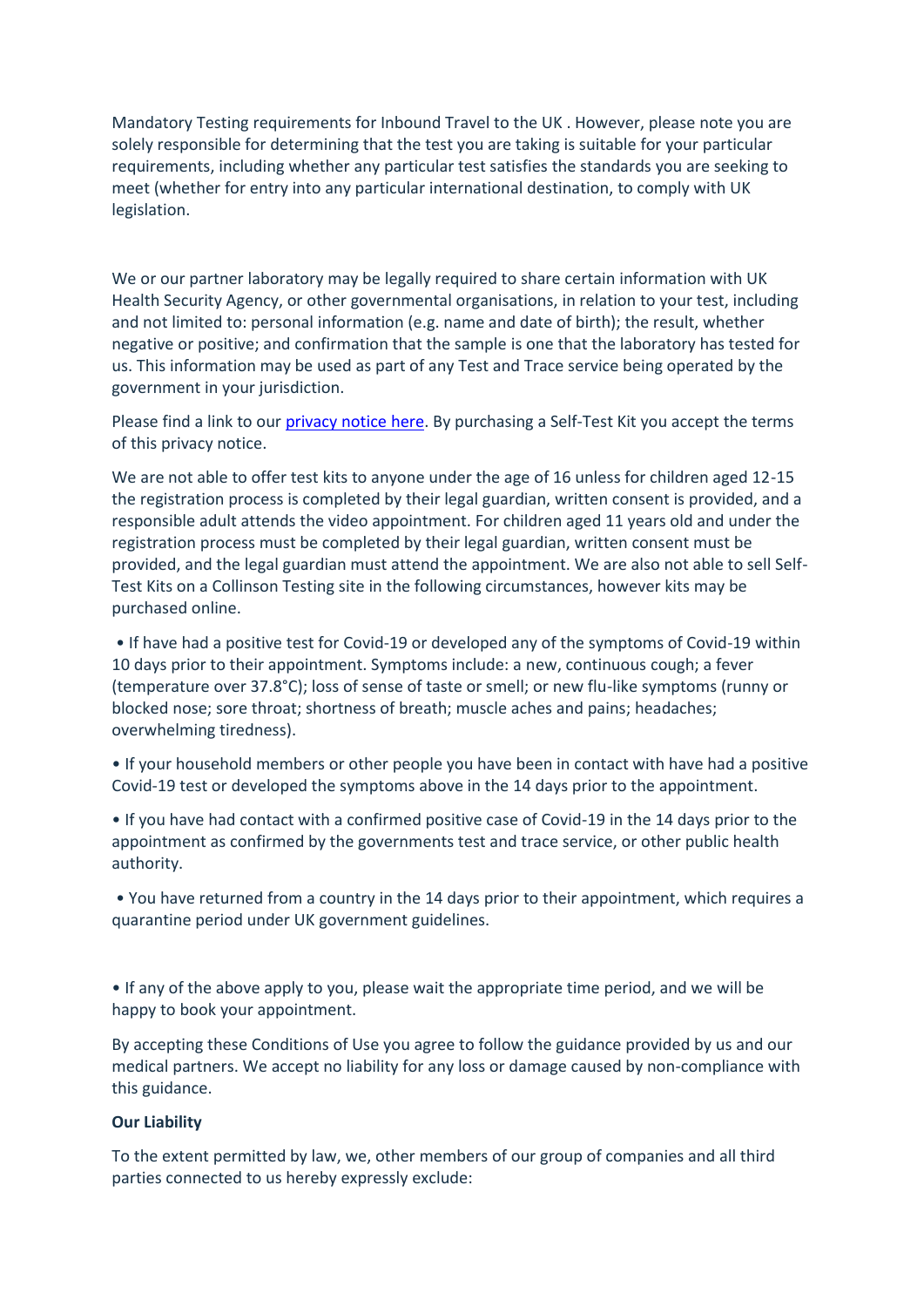1. All conditions, warranties and other terms which might otherwise be implied by statute, common law or the law of equity

2. Any liability for any direct, indirect or consequential loss or damage incurred in any circumstances including but not limited to: any issues experienced in relation to booking a test, non-availability of the testing services for any reason including but not limited to technology issues, the laboratory being unable to test your sample for any reason; test results not being made available to you within the stated turnaround time; tests or results being damaged or lost, inaccurate test results, you missing your flight or incurring any other loss as a result of any delay to our services, adverse or an inconclusive test result being returned, your failure to follow instructions provided to you in relation to sample collection or pre-sample preparation requirements, such as fasting; your failure to act upon our advice if we recommend that you seek medical advice or attention having taken a test; your failure to attend a pre-booked appointment.; loss or damage that is not foreseeable.

3. Liability for events outside our control. This includes but is not limited to failure to perform, or delay in performance of, any of our obligations under a Contract that is caused by any act or event beyond our reasonable control. Our obligations under a Contract will be suspended and the time for performance of our obligations will be extended for the duration of the event outside our control. You may cancel a Contract affected by an event outside our control which has continued for more than 30 days. To cancel, please contact us. Our total liability to you resulting from a Contract is limited to the total value of that Contract - meaning the price of the services you paid to us.

### **Right to vary these Terms**

We may amend the Terms from time to time as required. OTHER IMPORTANT TERMS We may transfer our rights and obligations under a Contract to another organisation, but this will not affect your rights or our obligations under the Terms. This Contract is between you and us. No other person shall have any rights to enforce any of its terms, whether under the Contracts (Rights of Third Parties) Act 1999 or otherwise. Each of the paragraphs of the Terms operates separately. If any court or relevant authority decides that any of them are unlawful or unenforceable, the remaining paragraphs will remain in full force and effect. You accept that communication with us will mainly be electronic. You agree to this electronic means of communication and you acknowledge that all, notices, information and other communications that we provide to you electronically comply with any legal requirement that such communications be in writing. This condition does not affect your statutory rights If we fail to insist that you perform any of your obligations under the Terms, or if we do not enforce our rights against you, or if we delay in doing so, that will not mean that we have waived our rights against you and will not mean that you do not have to comply with those obligations. If we do waive a default by you, we will only do so in writing, and that will not mean that we will automatically waive any later default by you.

## **How to make a complaint**

If you are dissatisfied about the products or service that we have provided, you can raise a complaint with us by email at customerrelations@collinsongroup.com. Every effort will be made to resolve any customer dissatisfaction. We'll always aim to resolve complaints in a timely manner, normally within 5 working days, but if further investigation is required, you will be informed of this and kept up to date with progress. Once we have closed our investigation, we'll write to you to communicate our outcome. GOVERNING LAW Please note that the Terms are governed by English law. This means a Contract for the purchase of services through our site